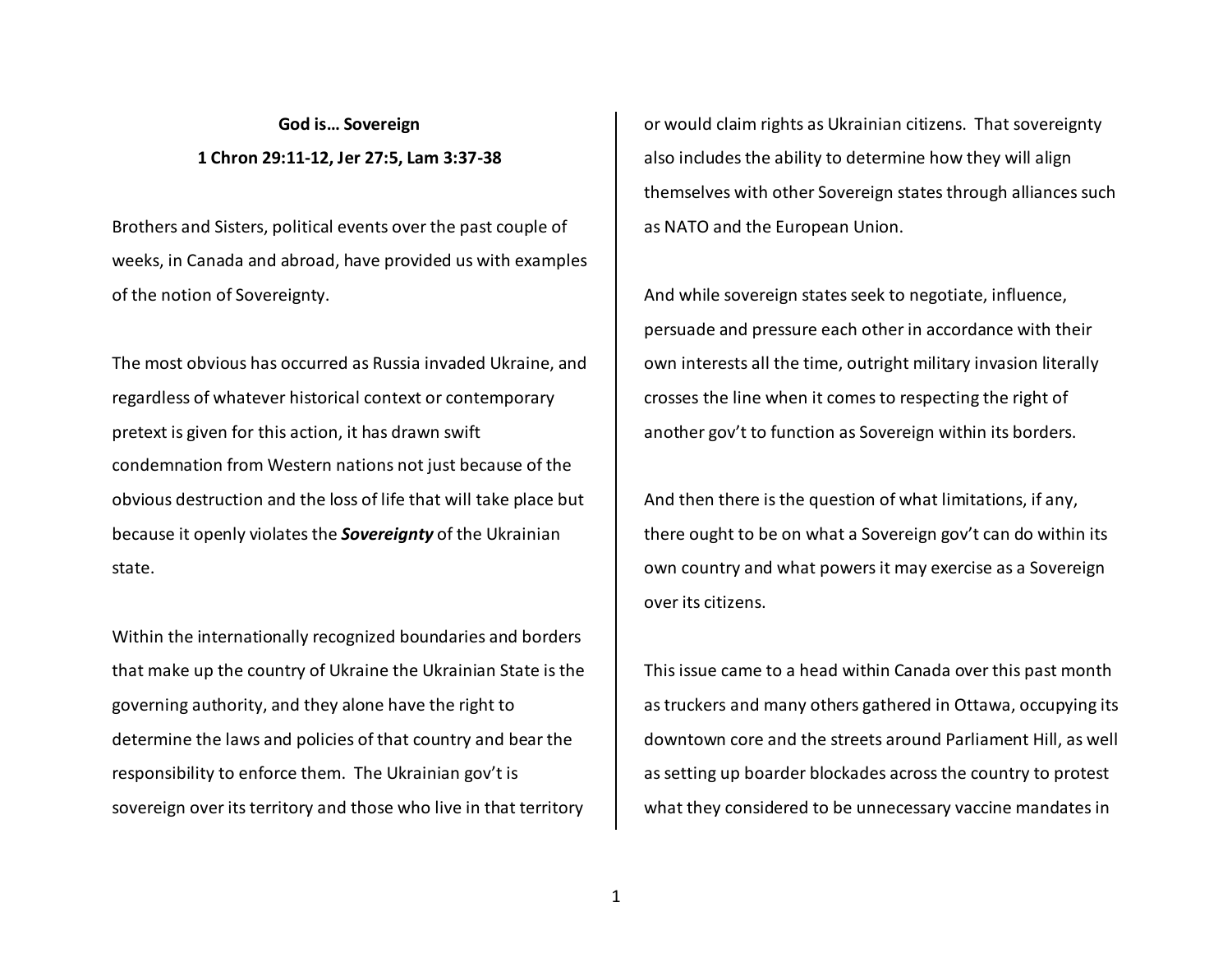their industry, claiming that such measures and other restrictions were infringing upon the rights and freedoms of Canadian citizens, and that the Gov't was overreaching and claiming too much power for itself.

Then, as if to prove the protesters' point – the current minority Fed gov't invoked the Emergency Powers Act claiming this was a national emergency that required extraordinary powers for the gov't - such as compelling business owners to assist them with tow trucks, being able to freeze bank accounts, issue directives and orders without parliamentary approval, in order to clear out the protestors.

Now we could be forgiven for thinking that this is all just a matter of pandemic related frustrations with public health restrictions and vaccine mandates boiling over… but its actually an object lesson about what sort of limitations, checks and balances are placed upon the Sovereignty of a Gov't and under what circumstances a Gov't is allowed to circumvent them and essentially do what they think is necessary, or if we

are being more cynical – to do whatever it is that they want… like invading another country.

So – if you were not really familiar with the whole notion of Sovereignty and what it means, the events of the past few weeks have demonstrated its implications to us and I want to tap into this common experience this morning as a starting point for considering God's Sovereignty as His right to rule over His creation. That's what we see reflected in 1 Chronicles 29:11-12 *"for everything in heaven and earth is yours. Yours, Lord, is the kingdom; you are exalted as head over all."* God rules.

Now, most of us would not have an issue with this aspect of God's Sovereignty – it makes sense to us, God being God is the one who rules over everything. He keeps the universe running, the planets in their orbits, earth rotating around the sun, day and night, summer and winter, the rain and the snow – just as He promised Noah He would, after the flood, right??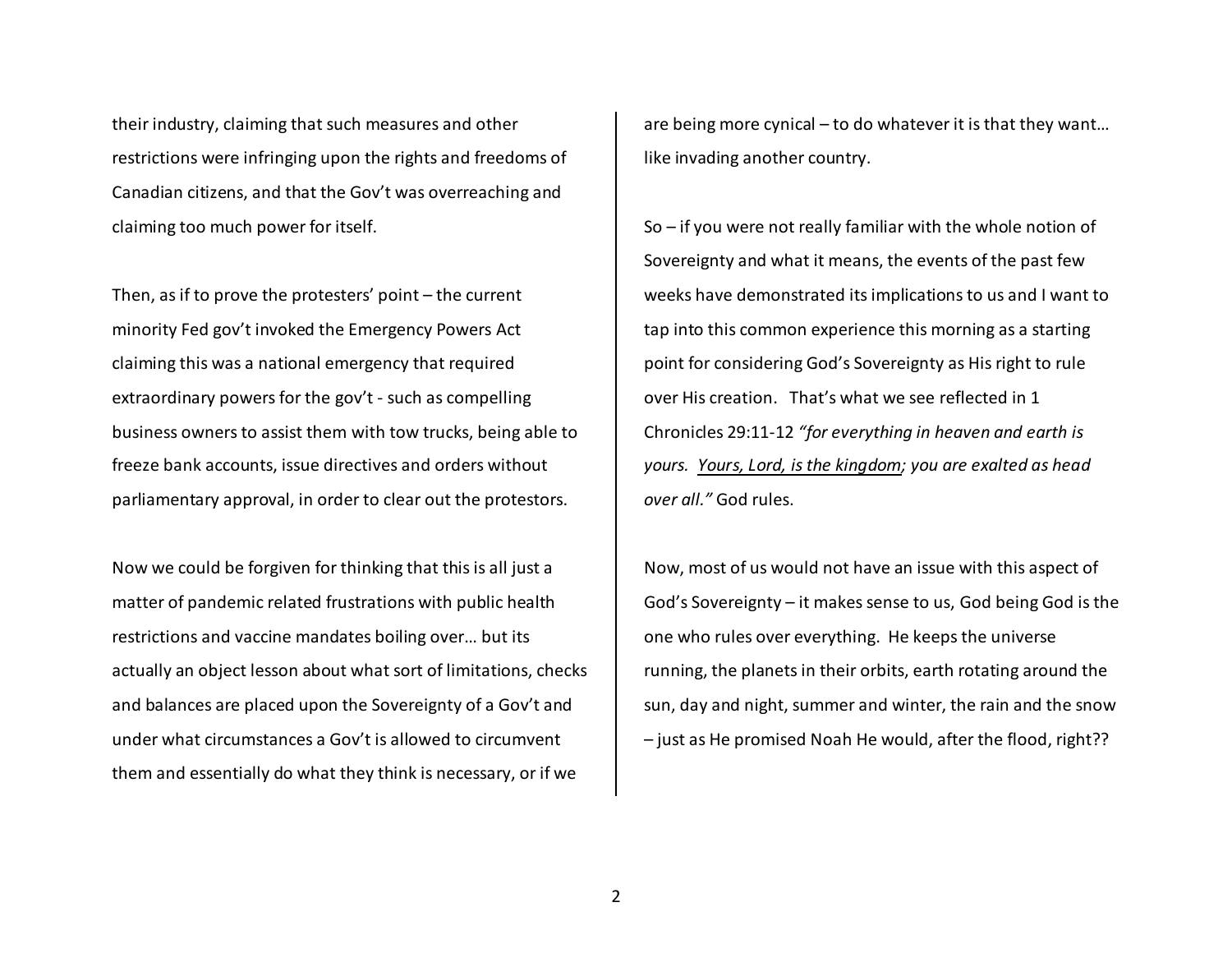God is sovereign – thank goodness! He takes care of all the big stuff so that we can go about our *own* daily business as we please. But brothers and sisters we can't overlook the fact that 1 Chronicles 29:11-12 emphasizes that **everything** in heaven and earth is God's, he is exalted as ruler over ALL of it – including *everything* in our daily lives **and** even our very life itself.

You see brothers and sisters, there are no limits on God's sovereignty like there are limits on a government's sovereignty, and no government can tell God that He is somehow violating their borders or interfering with their sovereignty, and none of us can protest that God is overreaching or impinging on our rights and freedoms.

Scripture reveals to us that God is the King of kings, He the Lord of lords (Rev 17:4) and Isaiah 40:22-23 is pretty specific in what this means, it says *"God sits enthroned above the circle of the earth, and its people are like grasshoppers. He stretches out the heavens like a canopy, and spreads them out like a* 

*tent to live in. He brings princes to naught and reduces the rulers of this world to nothing."* 

And Psalm 115:3 builds on this stating *"Our God is in heaven; he does whatever pleases him."* And back to Isaiah again 46:10 God says *"I make known the end from the beginning, from ancient times, what is still to come. I say, 'My purpose will stand, and I will do all that I please."*

So God's sovereignty means that he can do whatever He wants with His creation and with the people who live in  $it - as$ Jer 7:25 which we read this morning, says *"With my great power and outstretched arm I made the earth and its people and the animals that are on it, and I give it to anyone I please."*And its not just because God's has great power that he's able to do this, His Sovereignty is His right to do it, and it is right and good that He can. Because He is Sovereign.

So, Brothers and sisters when we state that God is Sovereign, when we confess this and say it is true, we are acknowledging how ALL of who God is; self-existing, eternal, infinite, all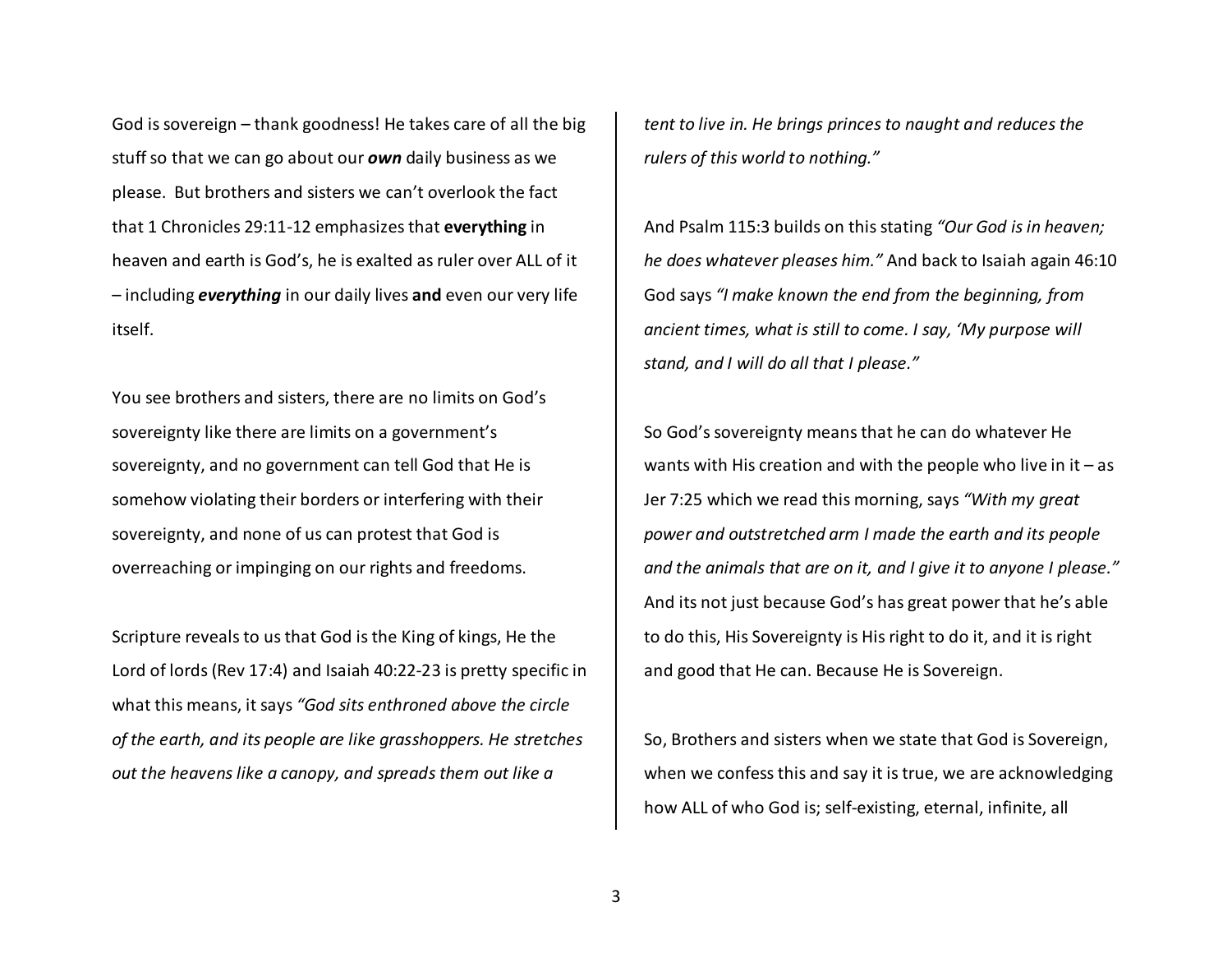knowing, all present, all powerful, all good, Creator of ALL establishes His ultimate right to rule His creation, and to determine its ultimate purpose; how history will unfold in order to accomplish that purpose…

AND God determines what parts you and I will play in all of this. God is Sovereign. This is why James 4:15 exhorts us to qualify our future plans by saying *"If it is the Lord's will, we will live and do this or that."* And Proverbs 19:21 says *"many are the plans in a man's heart, but the will of the Lord prevails."* 

And so brothers and sisters, as we speak about God's sovereignty as His right to rule, to purpose, and bring about that purpose in this world – we will inevitably also end up speaking about God's will, because God's sovereignty would just be an empty claim if God did not have the will to back it up.

Now when the scripture speaks about God's will it can refer to any one of the following aspects of God's being – because

God's will flows out of who He is… so first and foremost God's will is

His own self-determination, as 1 Cor 2:16 says *"For who has known the mind of the Lord, so as to instruct Him?"*

Secondly, God's will is the results of His self-determination, the specific purpose and plans that He has come up with, as Jeremiah 29:11 states *"I know the plans I have for you…"*Third, God's will is His ability and His power to accomplish His purpose and His plan, we go to Isaiah again in 55:11 where God states that His word *"will accomplish what I desire and achieve the purpose for which I sent it."*

Fourth, God's will also refers to His character, His moral nature such as his goodness, his love, his truth – which we've already learned about, and also His holiness and righteousness which we will be looking at in early April leading up to Easter. We see scripture referencing God's will in this manner in Ez 18:23 where God says *"Do I take any pleasure in the death of*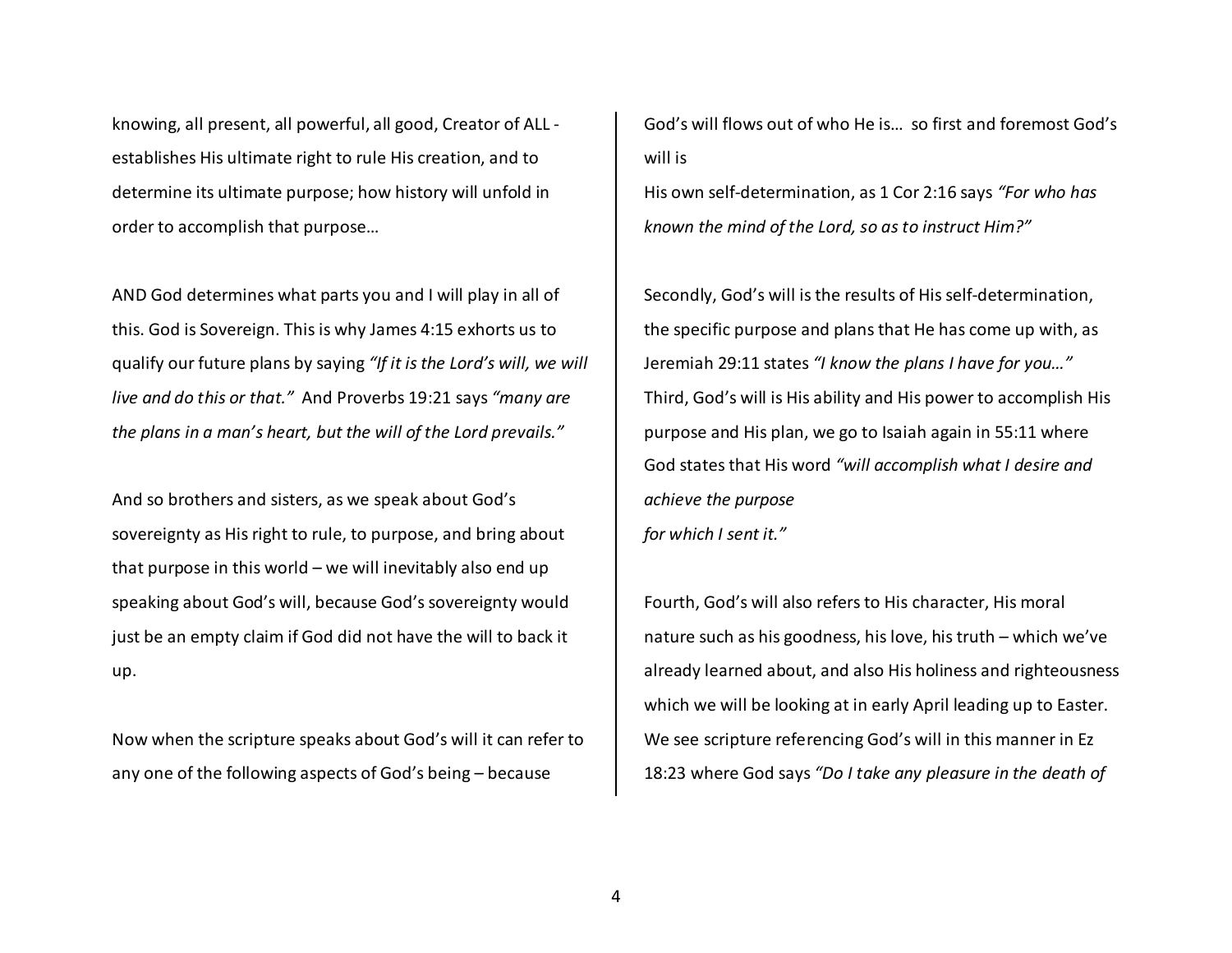*the wicked? declares the Sovereign Lord. Rather, am I not pleased when they turn from their ways and live?*

And lastly God's will is His revealed Law, His Word spoken in both creation and in scripture which is to govern our lives and calls for a response of obedience. Thus Paul exhorts us in 1 Thessalonians 4:3 *"It is God's will that you should be sanctified: that you should avoid sexual immorality…"*So, what we've learned about God thus far in this series covers these aspects of God's will in reverse order. Last week we learned about God's truth – which relates to His revealed will in

His scripture and in the creation. Prior to that we looked at God's goodness and love… which is relating to God's will as His character, and before that we looked at God's omnipotence and His omniscience… which relate to His will as the ability to implement His plan, and His ability to know which plan and purpose are the best to will into being.

And with looking at God's sovereignty this morning we've working all the way back to the beginning of the list with the foundational aspect of God's will; His own self-determination.

Now its worth repeating that God is self-existent, eternal and uncreatedly infinite, and thus reminding ourselves that there is no external standard by which we determine God to be good, there is no external source from which He draws His knowledge and power… and consequently there is also no external authority that establishes God's Sovereignty, or to which God must seek approval for His plans and purposes and means by which He will achieve them – God is selfdetermining, He is the ultimate authority over Himself.

Which is good news brothers and sisters – God's sovereign will is not a will like our wills. God can do what He pleases but this does not mean He is reactive, fickle or capricious or arbitrary in what He wills. God's will is free from those sorts of influences… because He answers to His own unchanging goodness, truth and faithfulness.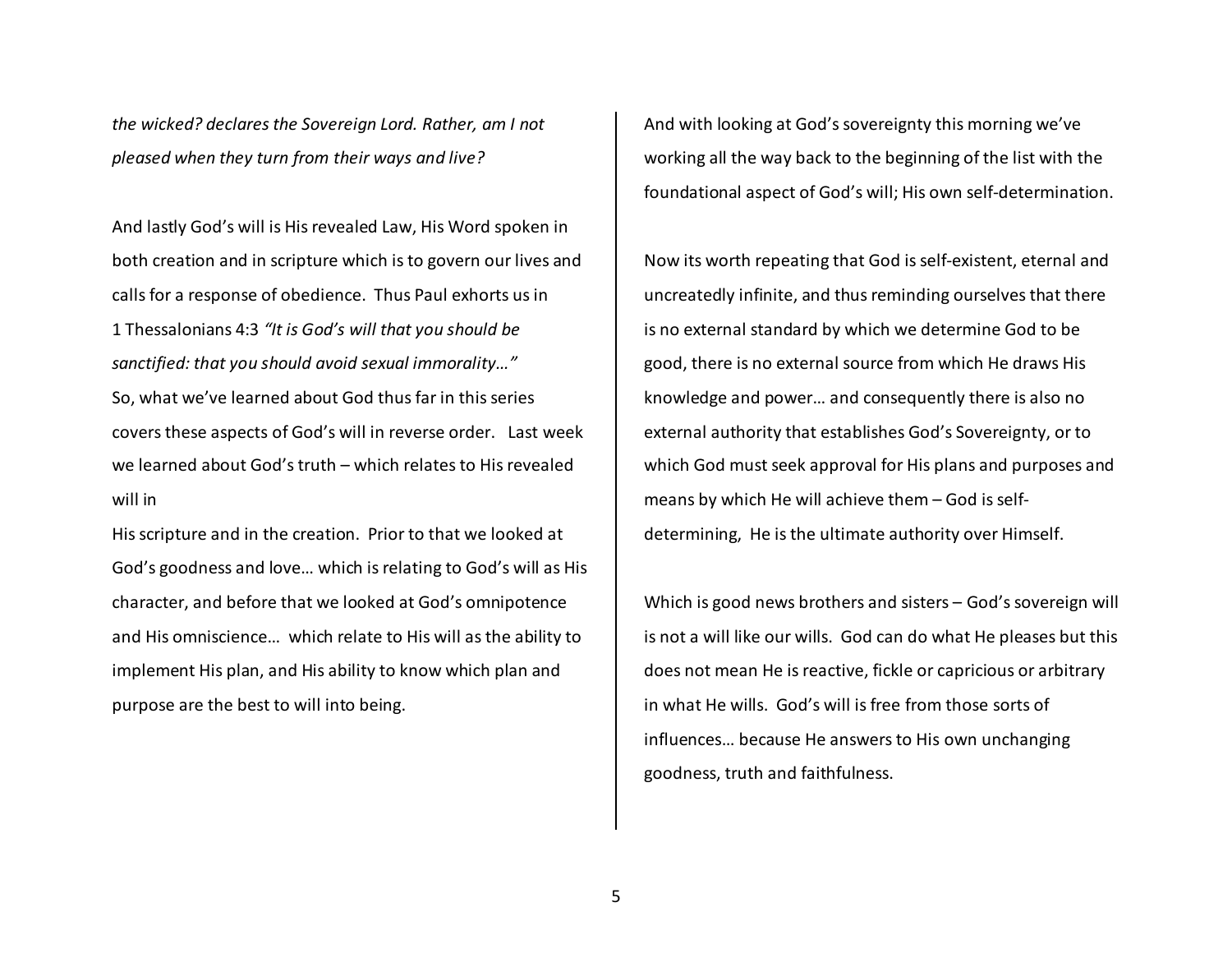God being who He is in all His wonderful perfections must necessarily govern His own will in such a way that He lives up to who He is, fully demonstrates and proves that He is who is He is – and He does this fully and completely and thus brings the maximum amount of glory to Himself.

So, God's will being necessarily governed by Himself gives Him the ultimate and only free will - free from everything that would hinder it, as it does ours, and free to sovereignly bring about His plans and purposes in the ways that He has determined in His will.

Isn't God just simply amazing brothers and sisters!?

Now, with many of God's perfections we can simply admire them and admire God just for who He is, self existing and infinite for example – but God's Sovereign Will specifically connects God to us because we are those over whom God is Sovereign.

And thus, Jesus taught us to pray… "*Our Father in Heaven, make your name Holy, Your will be done your kingdom come on earth as it is in Heaven.*" (Mat 6:9-10) And in His perfect service as God's human covenant partner, at the crux point in fulfilling God's purposes and plans, Jesus says *"not my will but yours be done"* (Luke 22:42)

So, this implies that we need to ask ourselves if we are onboard with God's will and His purpose and His plan and how He is bringing it about? It struck me that the best way for us to see how Sin holds **power** over our lives is to examine our will to see if is ok with God's Sovereign Will.

Truth be told we're often not ok with it, instead we are battling God's will, just like the example where one of the little boys here at Valleyview learned it was God who made the rules, and he responded with *"Well… then I think I would like to be god!"* We desire what our wills want, we don't want to submit to another will, even if it is divine, that can rightfully override our own – that is the root and the power of sin in all of us.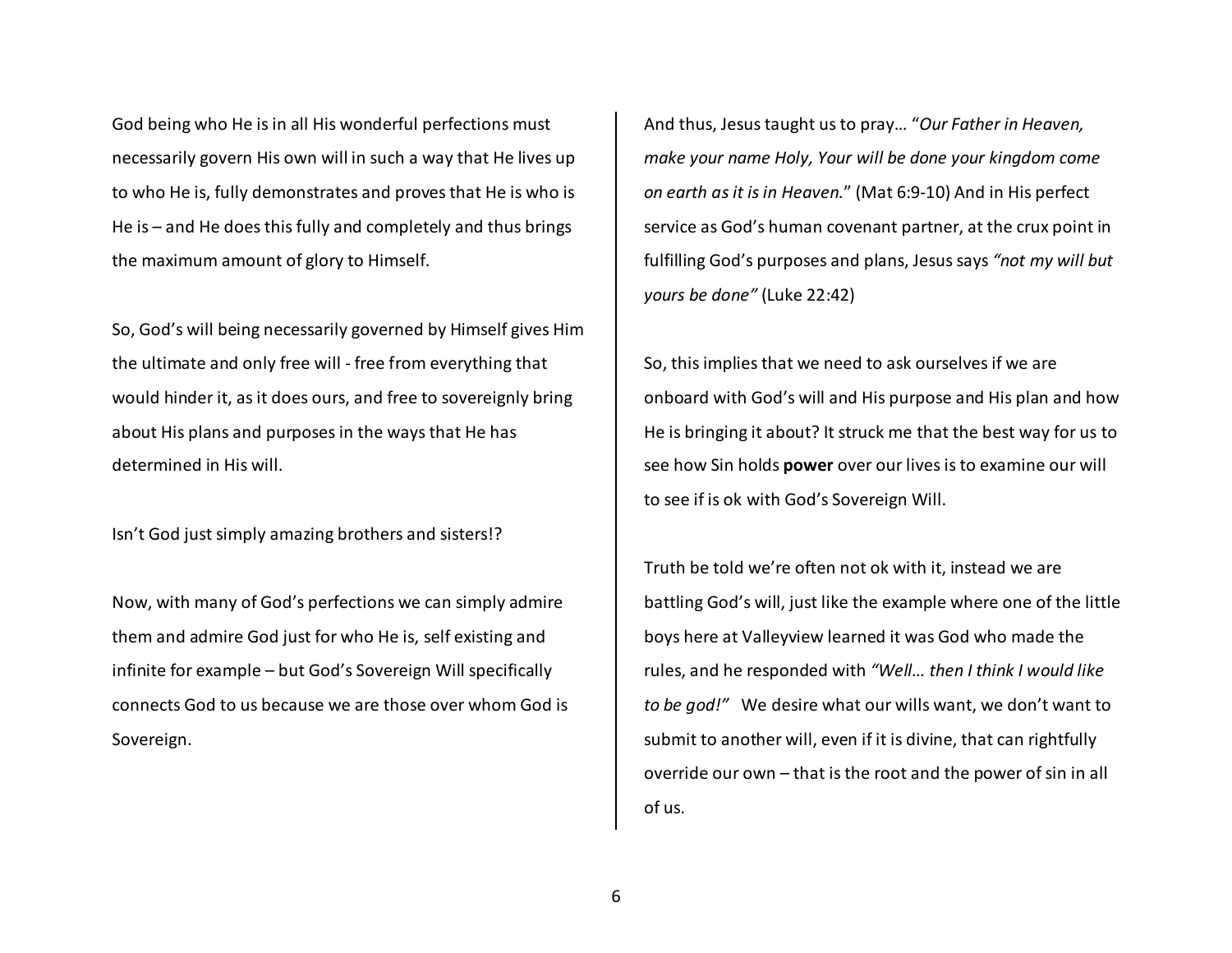So, its important for us to learn about God's Sovereign Will, not just to grow in awe of who God is, but because it is in coming to terms with God's Will for our lives, by which the Holy Spirit breaks the **power** that sin holds over us, which is located in our wills. To that end scripture presents God's Sovereign Will as the ultimate cause of ALL things. So let's take a look at that for a moment.

It is the cause of the Creation's, and our own, existence and continued existence; Rev 4:11 *" for you created all things, and by your will they were created and have their being."* 

It is the cause of world history with the rise and fall of nations and empires; Acts 17:26 *"From one man he made all the nations, that they should inhabit the whole earth; and he marked out their appointed times in history and theboundaries of their lands."* 

It is the cause behind all the natural phenomenon we witness in nature; Nahum 1:3 says *"His way is in the whirlwind and the storm, and clouds are the dust of his feet."* 

It is the cause behind our lives and our destinies; In Acts 18:21 Paul left Ephesus but promised to return saying "*I will come back if it is God's will."* It's even in the smallest things in our lives as Jesus teaches us in Mat 10:29-30 when He says *"Are not two sparrows sold for a penny? Yet not one of them will fall to the ground outside your Father's care. And even the very hairs of your head are all numbered."*

And of course, it is the cause for who is saved and who rejects Christ; Paul spends quite a bit of time in Romans teaching on this, chapter 9:18 he says *"Therefore God has mercy on whom he wants to have mercy, and he hardens whom he wants to harden."* 

Indeed, every step of our redemption is willed by God and you don't get a more explicit proclamation of this than in Romans 8:28-30 *"And we know that in all things God works for the*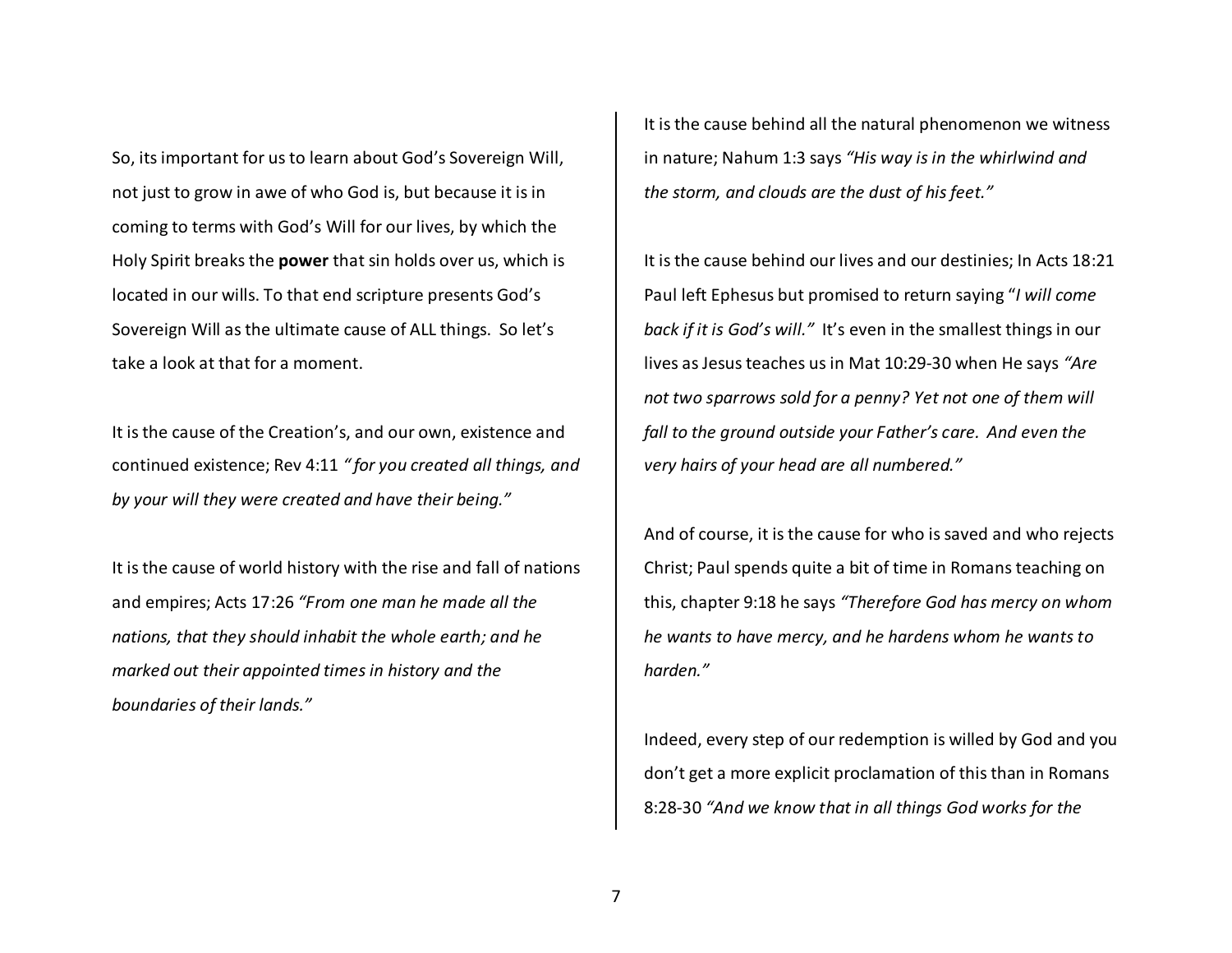*good of those who love him, who have been called according to his purpose. For those God foreknew he also predestined to be conformed to the image of his Son… And those he predestined, he also called; those he called, he also justified; those he justified, he also glorified."* So from loving us while we were yet sinners to our final state of being like Jesus Christ in the New Creation, it's all caused by the will of God.

And God's Will is the cause of Christ's suffering as He achieved that salvation for us; we noted already that Jesus said *"Father, if you are willing, take this cup from me; yet not my will, but yours [will] be done." (Luke 22:42)* And in Acts 2:23 Peter preaches to the Pentecost crowd saying *"[Jesus] was handed over to you by God's deliberate plan and foreknowledge; and you, with the help of wicked men, put him to death by nailing him to the cross."* 

And lastly it is the cause of whatever suffering we may encounter as believers; as 1 Peter 3:17 states *"For it is better, if it is God's will, to suffer for doing good than for doing* 

*evil."* And we are reminded why God wills this for us in Hebrews 12:7, we are to *"Endure hardship as discipline; God is treating you as his children. For what children are not disciplined by their father?"*

Which brings us back to the point of why scripture is confronting with God's Sovereign Will as the cause for ALL things – it is so that there is no area in our lives where we are not presented with the call to submit our will to God's Sovereign will, and thus have the Holy Spirit break the whatever power of Sin that is still residing in our will.

Hebrews 12:10-11 puts it this way *"God disciplines us for our good, in order that we may share in his holiness. No discipline seems pleasant at the time, but painful. Later on, however, it produces a harvest of righteousness and peace for those who have been trained by it."*

Brothers and sisters, when the Holy Spirit breaks the **power** of sin over our wills, our hearts and minds and souls desire God's will instead - and we thus love the Lord with all our heart soul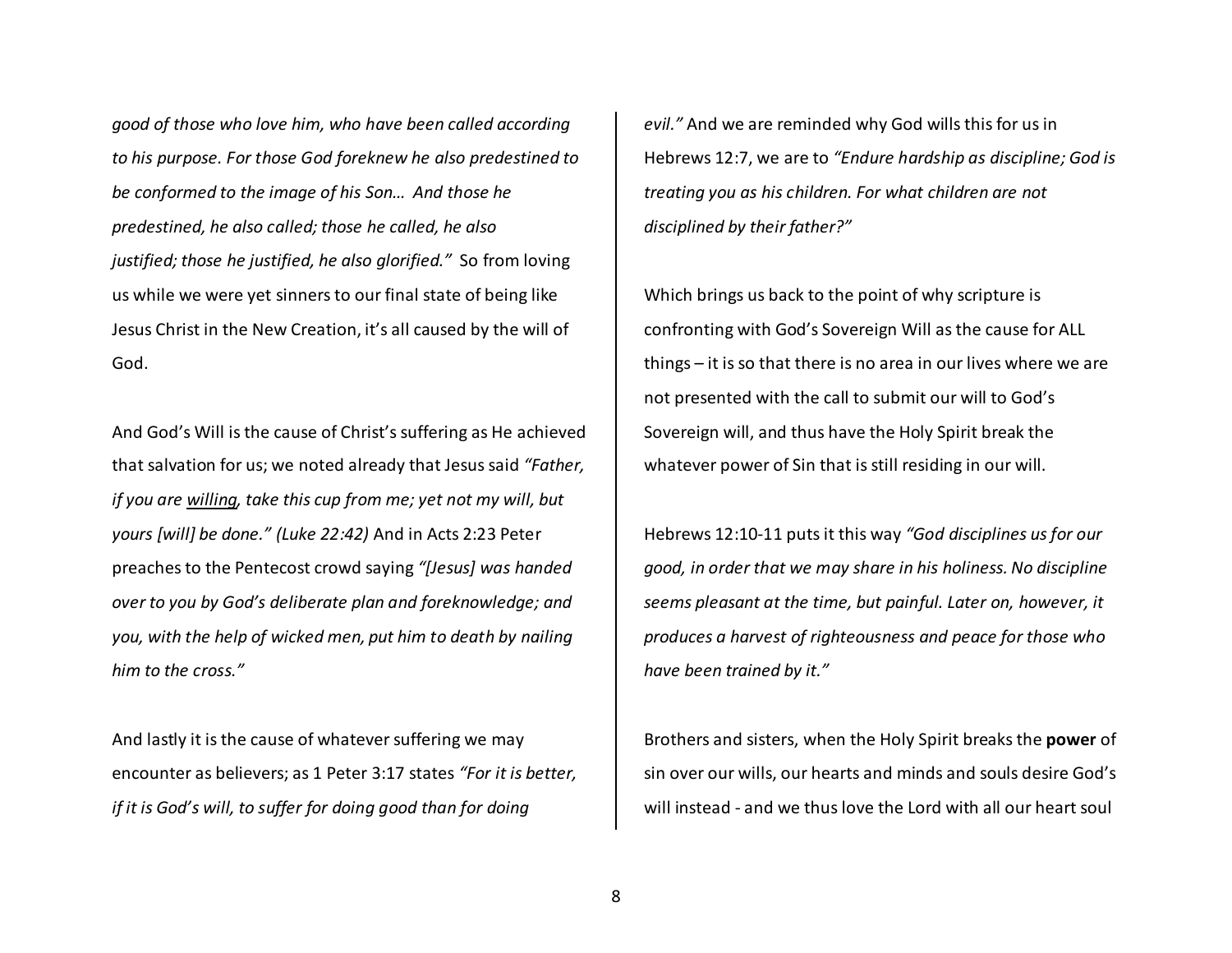mind and strength (Deut 6:5), we seek first the Kingdom of God (Mat 6:33), and will we offer our bodies as living sacrifices in worship of God… and then… as Rom 12:1-2 continues on we will not conform to the pattern of this world – which is to battle against the Sovereign Will of God (you're not the boss of me!!)

Instead, we are to be transformed by the renewing of our minds, and then *"you will be able to test and approve what God's will is—his good, pleasing and perfect will."* This doesn't mean that we somehow become the standard of judgingGod's Sovereign will and He offers it to us for our approval – rather we are able to identify it apart from what we might think is good, pleasing and perfect.

So let me exhort us to cooperate with the Holy Spirit transforming our minds, by choosing to *think* differently in the following ways.

First; let us always remember there is no other standard, no other authority, not even our own wills by which we evaluate

God's Sovereignty apart from Himself, even when He determines that evil and suffering will be allowed to affect us. As our last reading from Lamentation 3:38 says "*Is it not from the mouth of the Most High that both calamities and good things come?*"

Secondly; when evil and tragedy do strike, when political circumstances are such as they are today which is better to think; to believe that such things are random, arbitrary and pointless, to be saddled with the notion that whatever efforts we have made to insulate and protect ourselves have failed, that immense tragedy has perhaps come about by only a slight mistake or oversight on our part? OR the scriptural truth that everything which occurs does so under God's Sovereign Will and will be used by God for His purposes and His plans? Which is better for us to believe?

Both scenarios contain incredible tragedy and suffering and hardship for us… but only one contains a comfort and a hope, AND is used by God to break the power of sin in our wills to